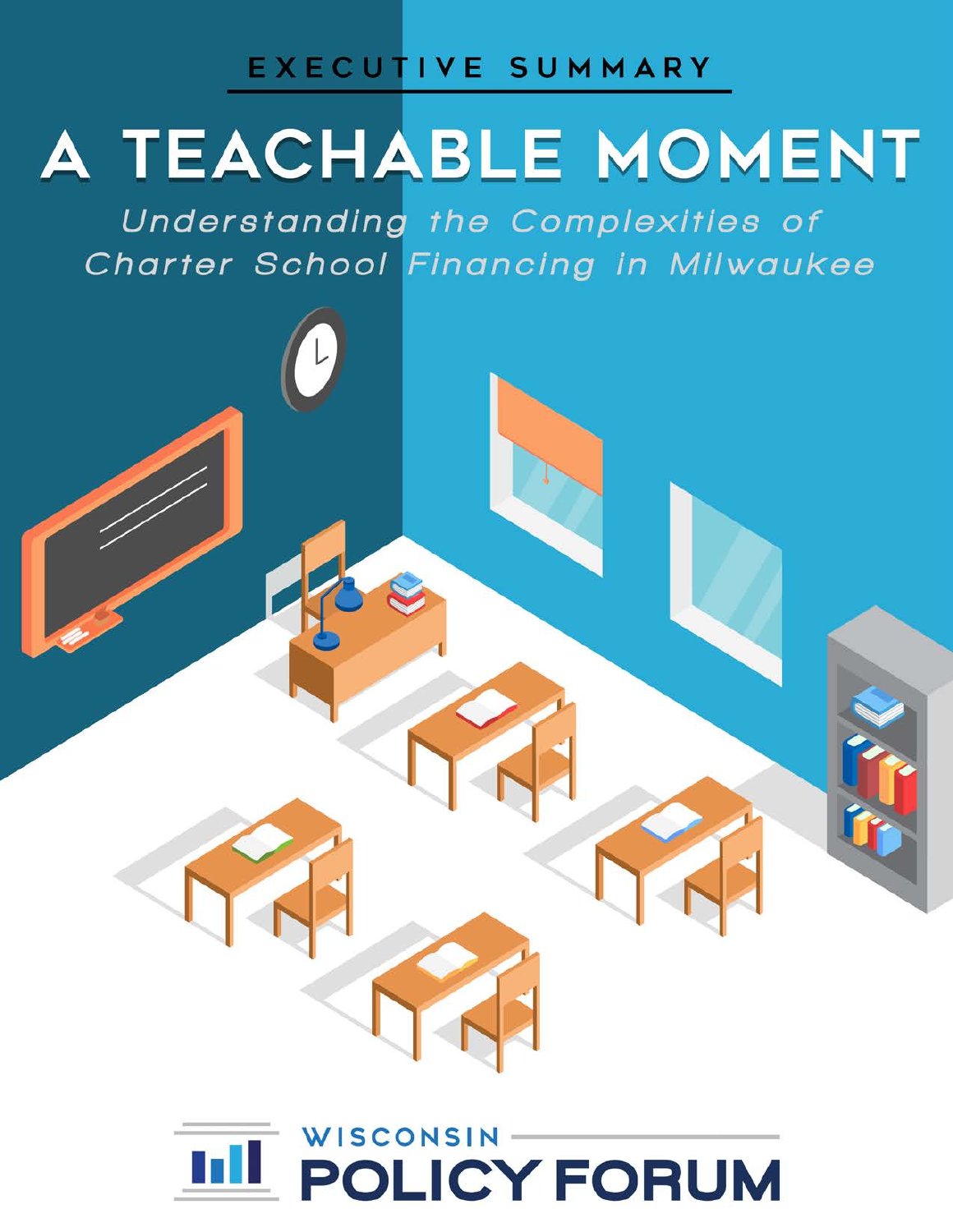## EXECUTIVE SUMMARY

In recent years, competition for K-12 enrollment in Wisconsin among traditional public schools, charter schools, and private schools using the state's voucher programs has intensified. Because elementary and secondary education finance in the state primarily is driven by enrollment, this has presented increasingly difficult fiscal conditions for school districts. In no district is that more the case than in state's largest district, the Milwaukee Public Schools (MPS).

In recent years, one of the strategies considered by MPS to help stabilize enrollment – and the revenue streams attached to it – has been to expand its portfolio of non-instrumentality charter (NIC) schools. These are considered district schools, but they operate independently and do not employ MPS staff. The district's efforts to expand its charter school footprint have been controversial, and confusion continues to persist regarding the manner in which MPS funds its charter schools.

This report seeks to clarify the financial relationship between Milwaukee's charter schools and their authorizers. Specifically, it explains the charter school funding process used by Milwaukee's three charter authorizers – MPS, the University of Wisconsin–Milwaukee (UWM), and the City of Milwaukee; and it analyzes financial impacts for both MPS and its NIC schools when they elect to contract with one another.

#### Charter school trends in Milwaukee

While MPS leaders debate the virtues of adding more charter schools, trends reveal that its roster of charter schools has diminished in recent years. Between the 2009-10 and 2017-18 school years, MPS' portfolio of charter schools dropped from 35 to 21, while its charter school enrollment declined by 11% (as shown in the chart below). Underlying this trend is a drop of 21 instrumentality charter schools (which employ MPS teachers and staff) but an increase of seven NIC schools. In contrast, the number of schools under UWM and the City of Milwaukee grew by a combined total of five, while enrollment increased by 12% and 56%, respectively.



#### Charter school enrollment in Milwaukee by authorizer (2009-10 to 2017-18)

#### Source: Wisconsin Department of Public Instruction

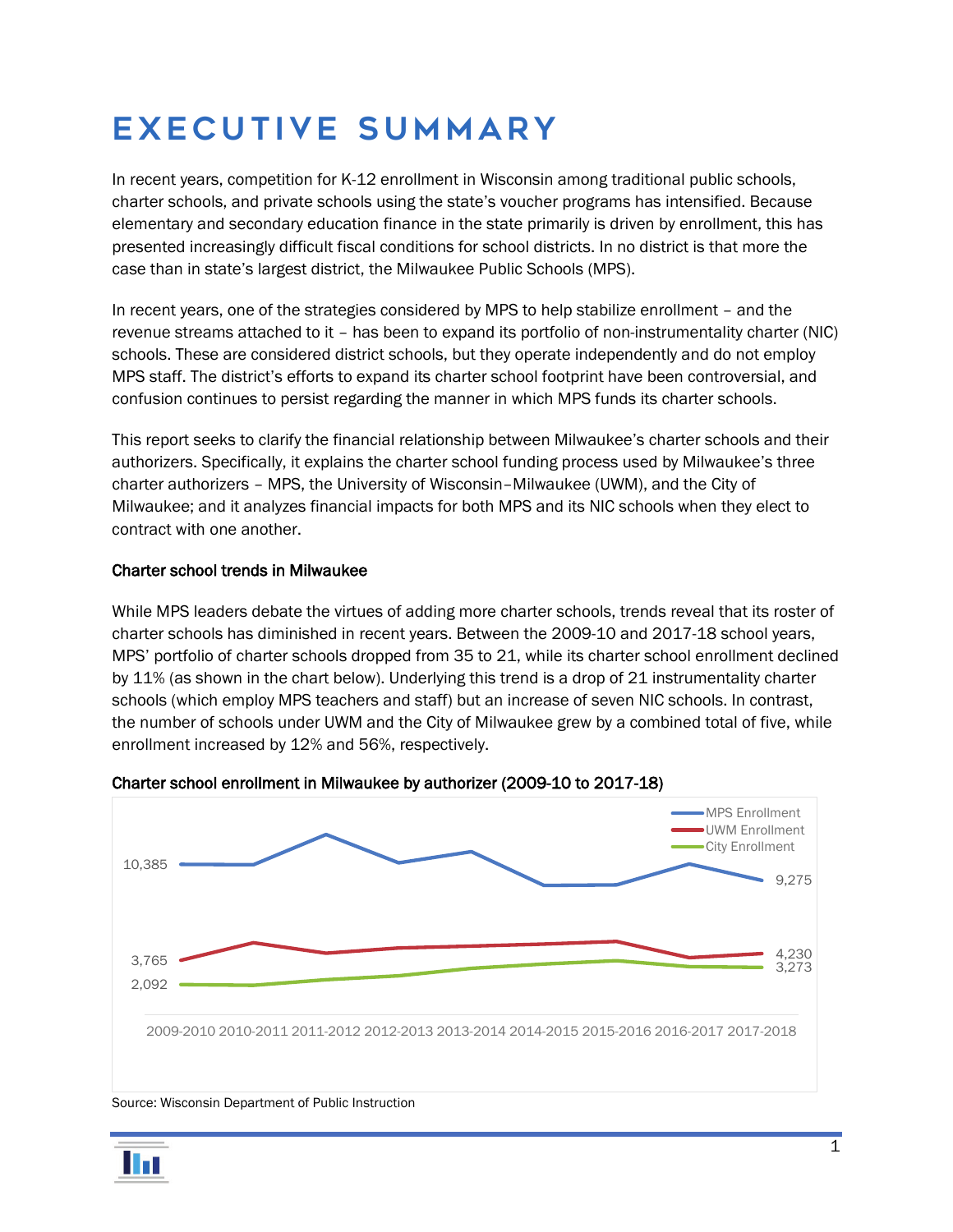Meanwhile, enrollment of Milwaukee students in private schools using taxpayer-funded vouchers during a similar timeframe grew by about 42%. Against this backdrop, enrollment in traditional MPS schools has been falling steadily and is down almost 15% since 2008-09 (from about 80,000 students to 67,000). These trends illustrate the growing range of educational options available to families in Milwaukee and the competitive pressures under which MPS operates.

#### Distinctions between Milwaukee charter operators

Because entities seeking to operate charter schools in Milwaukee can choose among three active charter authorizers, it is important for them (and state and local policymakers) to understand how each authorizer structures the financial relationship with its operators. The components of that relationship include not only seemingly straightforward matters like administrative fees and state per-pupil allocations, but also the distribution of various categorical aids provided by the state and federal government for special purposes and student populations (e.g., special education for students with disabilities).

Key distinctions among the three Milwaukee charter school authorizers are summarized in the table on the following page. Of particular importance is the fact that entities chartering schools under UWM and the City of Milwaukee operate as their own Local Education Agency (LEA), which means they receive their state and federal funding directly from those governments. In contrast, MPS is the LEA for its charter schools, which means that state and federal funds flow to MPS first and then are allocated to the charter schools per relevant legal and contractual provisions.

There are advantages to this relationship for MPS NIC schools in that certain compliance activities associated with state and federal funding streams are handled by the district. However, because MPS has discretion over the methodology used to determine the portion of each state and federal funding source that will be allocated centrally versus distributed to individual schools (both traditional and charter), this distinction also has created some tension between MPS and NIC school operators.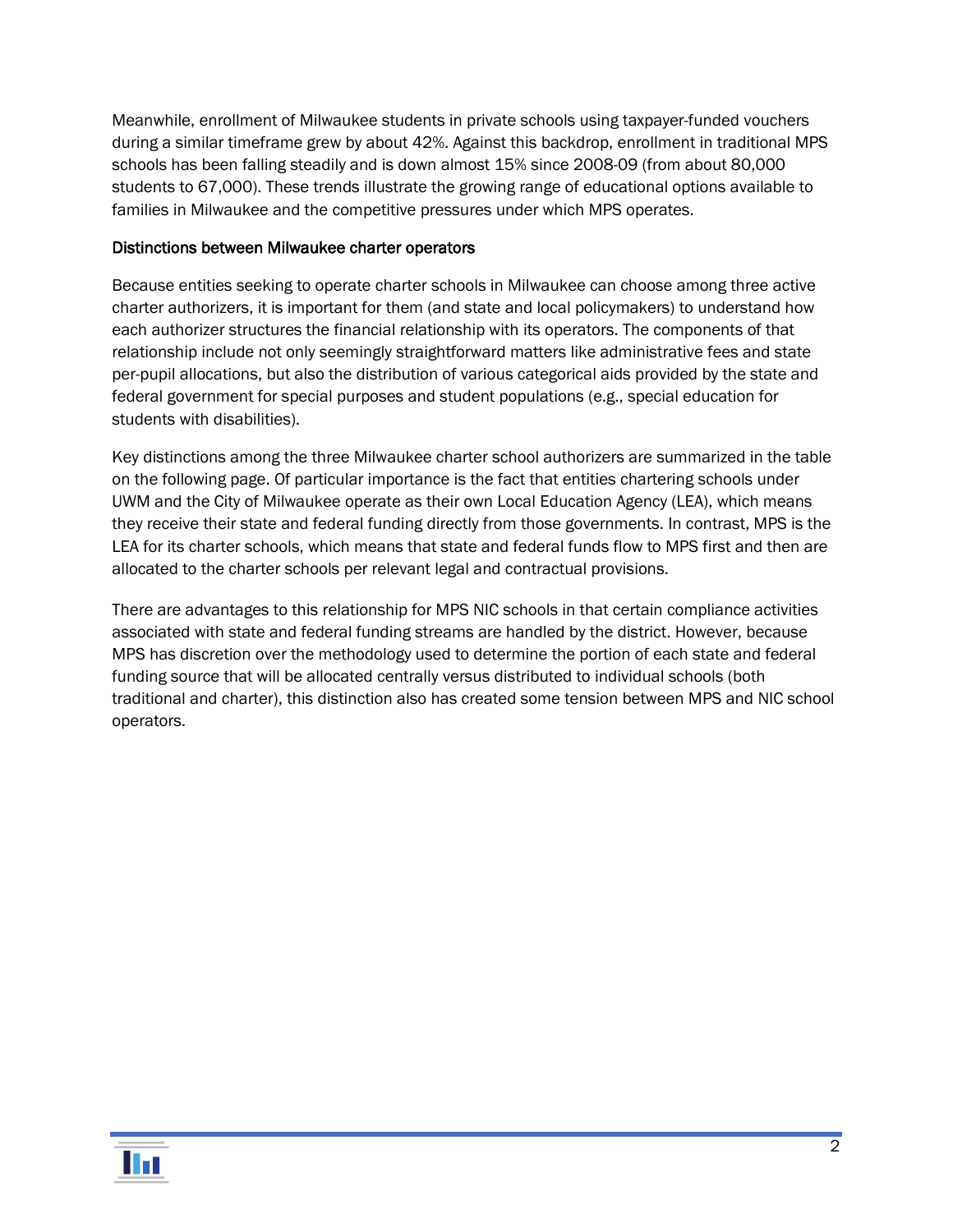| Key distinctions between Milwaukee's charter school authorizers (as of 2017-18)                                                                                   |                                                                                                                                                                                                                                             |                                                                                                                                                                       |                                                                                                                                                                       |  |  |  |
|-------------------------------------------------------------------------------------------------------------------------------------------------------------------|---------------------------------------------------------------------------------------------------------------------------------------------------------------------------------------------------------------------------------------------|-----------------------------------------------------------------------------------------------------------------------------------------------------------------------|-----------------------------------------------------------------------------------------------------------------------------------------------------------------------|--|--|--|
|                                                                                                                                                                   | <b>Milwaukee Public Schools</b>                                                                                                                                                                                                             | University of Wisconsin -<br>Milwaukee (UWM)                                                                                                                          | <b>City of Milwaukee</b>                                                                                                                                              |  |  |  |
|                                                                                                                                                                   | Non-instrumentality charter<br>(NIC) schools                                                                                                                                                                                                | Independent charter schools                                                                                                                                           | Independent charter schools                                                                                                                                           |  |  |  |
| Standard per-pupil payment<br>for general operations                                                                                                              | \$8,395<br>Amount determined by MPS.                                                                                                                                                                                                        | \$8.395<br>Amount determined by state.                                                                                                                                | \$8.395<br>Amount determined by state.                                                                                                                                |  |  |  |
|                                                                                                                                                                   | Authorizer (MPS) receives state<br>and local aids to which it is<br>entitled and pays NIC schools out<br>of those monies.                                                                                                                   | The state pays schools directly.<br>Per-pupil monies do not pass<br>through authorizer.                                                                               | The state pays schools directly.<br>Per-pupil monies do not pass<br>through authorizer.                                                                               |  |  |  |
| Negotiated arrangements for<br>supplemental payments                                                                                                              | Three schools have negotiated<br>supplemental payments from<br>MPS. Two are based on<br>performance incentives and one<br>is based on types of students<br>served.                                                                          | Not applicable                                                                                                                                                        | Not applicable                                                                                                                                                        |  |  |  |
| Administrative fees as a % of<br>per-pupil payments                                                                                                               | 3% is standard.<br>Some schools have negotiated<br>1% or 2% rates.<br>MPS deducts administrative fee<br>before paying NIC schools.                                                                                                          | 1.7%.<br>Actual expenses are itemized,<br>and unused funds are returned<br>to schools.<br>Schools pay authorizer directly.                                            | 2% or 2.5%<br>Schools pay authorizer directly.                                                                                                                        |  |  |  |
| School acts as Local<br>Education Agency (LEA) for<br>purposes of legal compliance<br>and access to state and<br>federal categorical aids and<br>funding sources. | N <sub>O</sub><br>District acts as LEA on behalf of<br>all district schools, including<br>charter schools. District receives<br>state/federal categorical funding<br>and decides how to allocate it to<br>schools (subject to legal rules). | <b>YES</b><br>Independent charter schools are<br>responsible for all LEA<br>compliance; have direct<br>access/control over spending<br>state/federal funding sources. | <b>YES</b><br>Independent charter schools are<br>responsible for all LEA<br>compliance; have direct<br>access/control over spending<br>state/federal funding sources. |  |  |  |
| Access to facilities                                                                                                                                              | MPS offers access to district-<br>owned facilities to charter<br>schools. Charter schools pay for<br>such access through lease or<br>purchase agreements with MPS.                                                                          | Not applicable<br>on their own.                                                                                                                                       | Not applicable<br>Charter schools procure facilities Charter schools procure facilities<br>on their own.                                                              |  |  |  |

#### Financial relationship between MPS and its NIC schools

Contentiousness between MPS and its NIC schools particularly has surfaced with regard to MPS' payments to those schools, and whether they appropriately reflect the potential benefits that each side brings to the relationship. Those payments include a per-pupil allocation, which MPS has elected to set at the same level as the state's per-pupil allocation to independent charter schools; an administrative fee that is intended to reimburse MPS for the administrative duties it performs as a charter school authorizer; and a share of certain state and federal categorical aids. In addition, three of the 11 NIC school operators have negotiated supplemental payments, which in some cases are tied to performance.

We make a series of observations about this funding relationship, including the following:

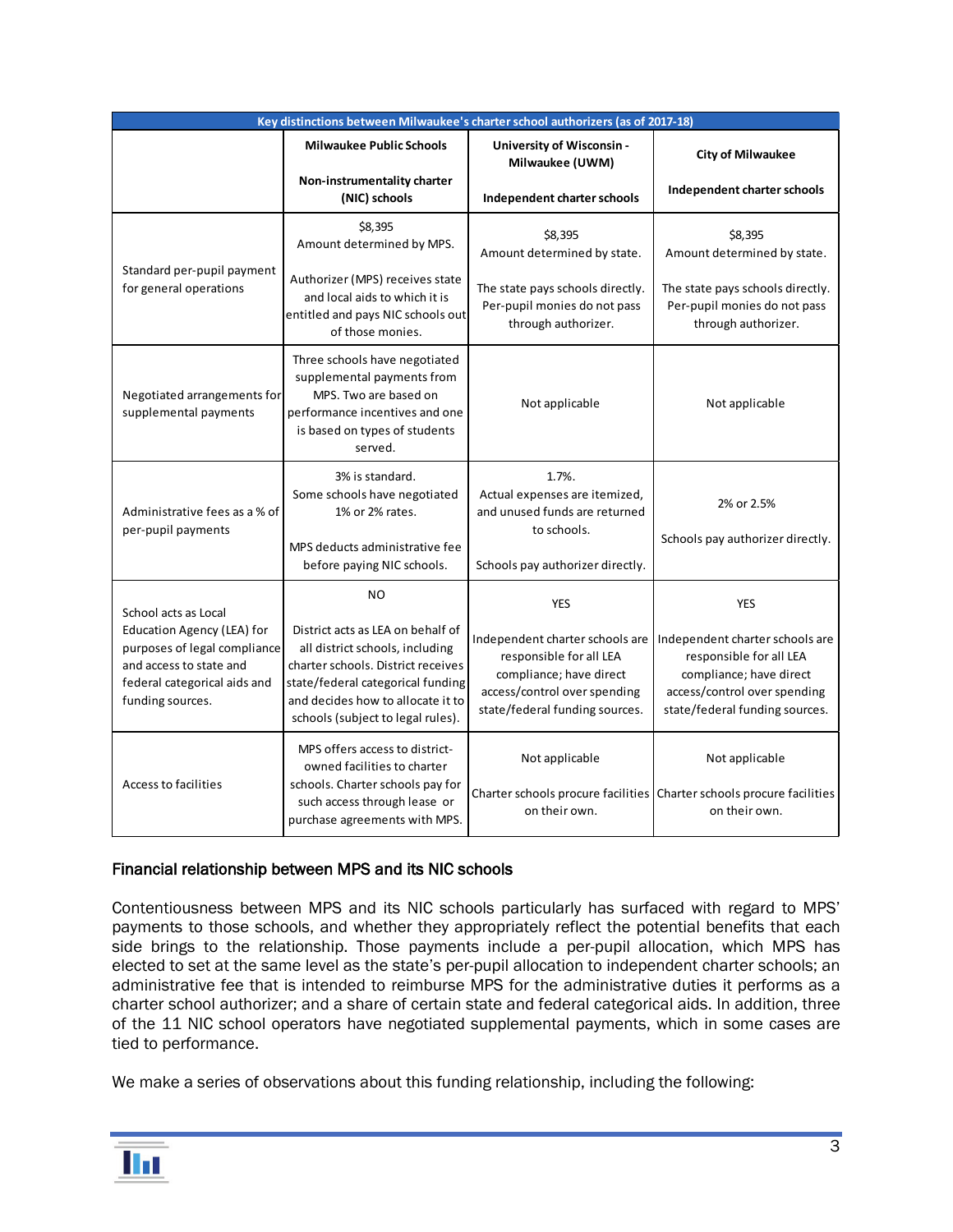- When viewed strictly in terms of per-pupil operating funds, MPS' charter school payment policy puts its charter schools on a level playing field with independent charter schools (i.e. both types of schools received \$8,395 per pupil as a base payment in 2017-18).
- However, it is the manner in which MPS distributes categorical aids that creates differences. MPS' stated policy is to distribute such aids to NIC schools in the same manner as they are distributed to traditional schools. As such, MPS withholds a portion of those funds for both administrative costs and centralized district-wide programming, subject to legal compliance rules and the district's discretion. This is distinct from the case for independent charter schools, which also are subject to legal compliance rules but otherwise have direct access to and control over spending of all state and federal aids for which they, as LEAs, are eligible.
- The administrative fee MPS charges to NIC schools ranges from between 1% and 3% of the gross payments they receive, with the percentage dictated through contract negotiations. Most schools pay 3%, two schools pay 1%, and one school pays 2%. On average, NIC schools pay MPS approximately \$169 per pupil in administrative fees. These administrative fee rates do not differ meaningfully from those charged by UWM or the City of Milwaukee.
- The differences in administrative fees rates among NIC schools and the practice of providing supplemental payments for some schools – raises equity concerns and likely fuels some of the discord surrounding MPS chartering decisions.

Overall, net of administrative fees, MPS' budgeted general operating payments to NIC schools in 2017-18 totaled \$61.3 million (this does not include special purpose state and federal categorical aids). This constituted an average of \$8,228 per NIC school student. The table below shows the breakdown by NIC school.

| MPS non-<br>instrumentality<br>charter school | <b>Standard</b><br>gross<br>payment to<br><b>NIC school</b> | <b>Special</b><br>negotiated<br>arrangement | <b>Adjusted</b><br>gross<br>payment | Admin.<br>fee<br>(percent) | Admin, fee<br>(amount) | Net payment<br>to NIC school | <b>Net</b><br>payment<br>per pupil |
|-----------------------------------------------|-------------------------------------------------------------|---------------------------------------------|-------------------------------------|----------------------------|------------------------|------------------------------|------------------------------------|
| Carmen                                        | \$11,480,163                                                |                                             | \$11,480,163                        | 1%                         | (\$114,802)            | \$11,365,361                 | \$8,311                            |
| <b>Highland</b>                               | \$3,064,175                                                 | \$356,788                                   | \$3,420,963                         | 3%                         | (\$102,629)            | \$3,318,334                  | \$8,143                            |
| <b>HAPA</b>                                   | \$12,910,671                                                |                                             | \$12,910,671                        | 3%                         | (\$387,320)            | \$12,523,350                 | \$8,143                            |
| Kathryn T Daniels                             | \$1,745,321                                                 |                                             | \$1,745,321                         | 3%                         | (\$52,360)             | \$1,692,961                  | \$8,143                            |
| La Causa                                      | \$6,420,496                                                 |                                             | \$6,420,496                         | 2%                         | (\$128,410)            | \$6,292,086                  | \$8,227                            |
| <b>MCP</b>                                    | \$16,154,499                                                | \$769,720                                   | \$16,924,219                        | 1%                         | (\$169,242)            | \$16,754,976                 | \$8,707                            |
| <b>MCC</b>                                    | \$1,574,063                                                 |                                             | \$1,574,063                         | 3%                         | (\$47,222)             | \$1,526,841                  | \$8,143                            |
| <b>MES</b>                                    | \$3,364,716                                                 |                                             | \$3,364,716                         | 3%                         | (\$100,941)            | \$3,263,775                  | \$8,143                            |
| Milwaukee Ex.                                 | \$1,947,640                                                 |                                             | \$1,947,640                         | 3%                         | (\$58,429)             | \$1,889,211                  | \$8,143                            |
| <b>Next Door</b>                              | \$1,909,863                                                 | \$28,400                                    | \$1,938,263                         | 3%                         | (\$58,148)             | \$1,880,115                  | \$8,264                            |
| NOVA Tech                                     | \$839,500                                                   |                                             | \$839,500                           | 3%                         | (\$25,185)             | \$814,315                    | \$8,143                            |
| <b>Total</b>                                  | \$61,411,104                                                | \$1,154,908                                 | \$62,566,012                        |                            | (\$1,244,688)          | \$61,321,324                 |                                    |
| Average                                       | .                                                           |                                             |                                     |                            |                        |                              | \$8,228                            |

#### Budgeted payments from MPS to NIC schools, 2017-18

Source: Milwaukee Public Schools

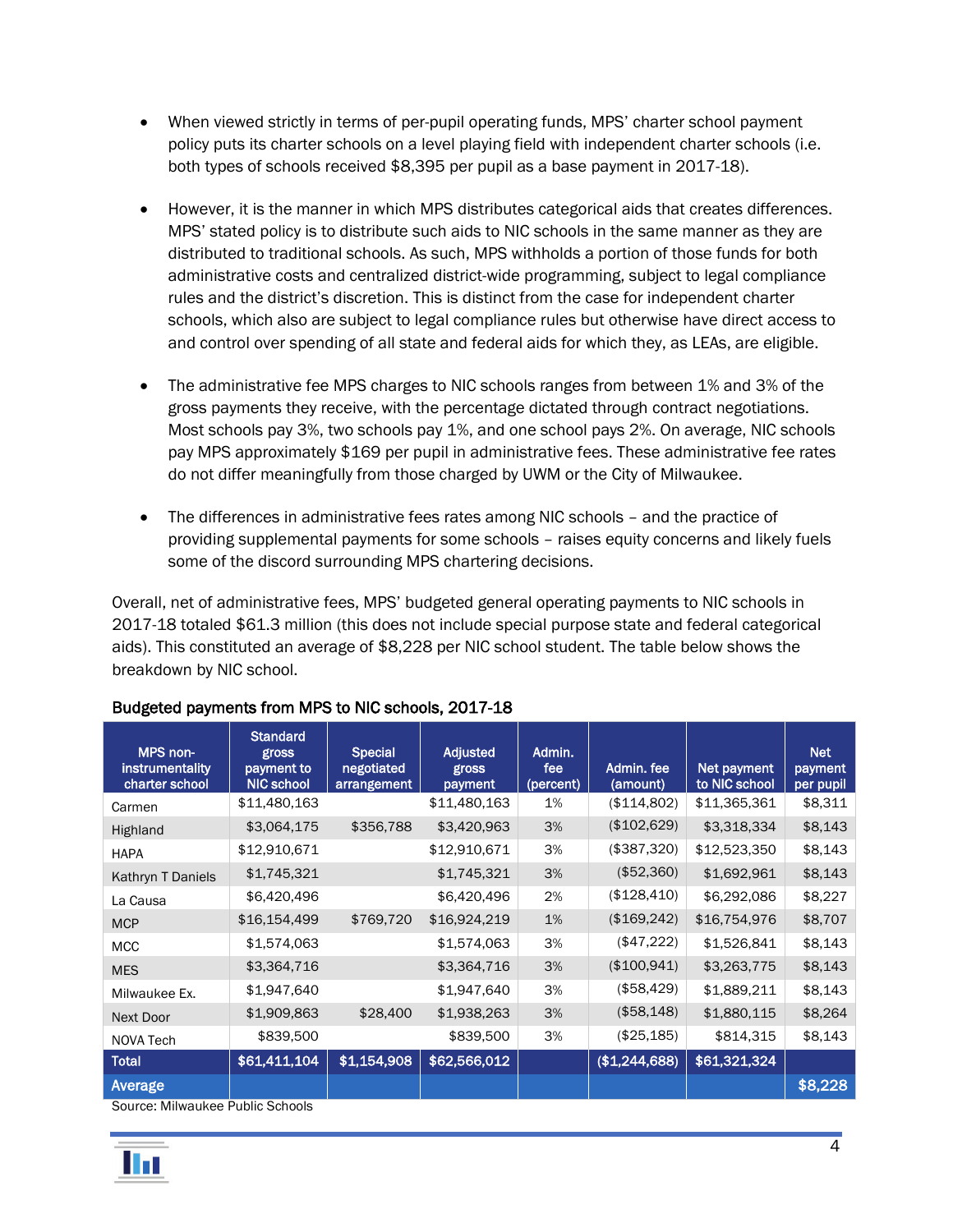#### Budgetary impacts of NIC schools on MPS

While the discussion above highlights the process that determines the contract-driven funding NIC schools receive from MPS, it also is important to understand the manner in which MPS itself receives funding as a result of NIC enrollment. Similar to the previous table on NIC school funding levels, the table below tracks the flow of the main categories of general operating monies from the state to MPS as a result of NIC school enrollment.

We see that for each enrolled MPS student (including NIC school students) in 2017-18, MPS received \$10,122 through a combination of state aid and property tax known as the revenue limit per pupil. MPS also received \$450 per pupil through the state's per-pupil categorical aid program, for a total of \$[1](#page-5-0)0,572 per pupil in base operating funds.<sup>1</sup> Because this amount is higher than the per-pupil base payment it made to its charter schools (\$8,395 in 2017-18), the district realizes a positive balance for each NIC school student. The average per-pupil balance (net of administrative fees and negotiated supplemental payments) realized by MPS was \$2,243 in 2017-18.

| MPS non-<br>instrumentality<br>charter school | <b>MPS</b> base<br>operating<br>revenue<br>(per K4-12<br>pupil)* | <b>MPS</b> base<br>operating<br>revenue<br>(Total) | Net amount MPS<br>realizes BEFORE<br>admin.<br>fees/negotiated<br>payments | Net amount<br><b>MPS</b> realizes<br><b>BEFORE</b> admin.<br>fees/negotiated<br>payments (per<br><b>K4-12 pupil)</b> | Net payment<br>to NIC school | Net amount<br><b>MPS</b> realizes<br>AFTER admin.<br>fees/negotiated<br>payments | Net amount<br><b>MPS</b> realizes<br><b>AFTER admin.</b><br>fees/negotiated<br>payments<br>(per pupil) |
|-----------------------------------------------|------------------------------------------------------------------|----------------------------------------------------|----------------------------------------------------------------------------|----------------------------------------------------------------------------------------------------------------------|------------------------------|----------------------------------------------------------------------------------|--------------------------------------------------------------------------------------------------------|
| Carmen                                        | \$10,572                                                         | \$14,456,841                                       | \$2,976,678                                                                | \$2,177                                                                                                              | \$11,365,361                 | \$3,091,480                                                                      | \$2,261                                                                                                |
| Highland                                      | \$10,572                                                         | \$3,858,681                                        | \$794,506                                                                  | \$2,177                                                                                                              | \$3,318,334                  | \$540,348                                                                        | \$1,326                                                                                                |
| <b>HAPA</b>                                   | \$10,572                                                         | \$16,258,264                                       | \$3,347,593                                                                | \$2,177                                                                                                              | \$12,523,350                 | \$3,734,913                                                                      | \$2,429                                                                                                |
| Kathryn T Daniels                             | \$10,572                                                         | \$2,197,863                                        | \$452,542                                                                  | \$2,177                                                                                                              | \$1,692,961                  | \$504,902                                                                        | \$2,429                                                                                                |
| La Causa                                      | \$10,572                                                         | \$8,085,259                                        | \$1,664,763                                                                | \$2,177                                                                                                              | \$6,292,086                  | \$1,793,173                                                                      | \$2,345                                                                                                |
| <b>MCP</b>                                    | \$10,572                                                         | \$20,343,180                                       | \$4,188,682                                                                | \$2,177                                                                                                              | \$16,754,976                 | \$3,588,204                                                                      | \$1,865                                                                                                |
| <b>MCC</b>                                    | \$10,572                                                         | \$1,982,199                                        | \$408,137                                                                  | \$2,177                                                                                                              | \$1,526,841                  | \$455,359                                                                        | \$2,429                                                                                                |
| <b>MES</b>                                    | \$10,572                                                         | \$4,237,149                                        | \$872,433                                                                  | \$2,177                                                                                                              | \$3,263,775                  | \$973,375                                                                        | \$2,429                                                                                                |
| Milwaukee Ex.                                 | \$10,572                                                         | \$2,452,641                                        | \$505,001                                                                  | \$2,177                                                                                                              | \$1,889,211                  | \$563,431                                                                        | \$2,429                                                                                                |
| <b>Next Door</b>                              | \$10,572                                                         | \$2,405,069                                        | \$495,206                                                                  | \$2,177                                                                                                              | \$1,880,115                  | \$524,954                                                                        | \$2,307                                                                                                |
| NOVA Tech                                     | \$10,572                                                         | \$1,057,173                                        | \$217,673                                                                  | \$2,177                                                                                                              | \$814,315                    | \$242,858                                                                        | \$2,429                                                                                                |
| <b>Total</b>                                  |                                                                  | \$77,334,319                                       | \$15,923,215                                                               |                                                                                                                      | \$61,321,324                 | \$16,012,996                                                                     |                                                                                                        |
| Average                                       |                                                                  |                                                    |                                                                            |                                                                                                                      |                              |                                                                                  | \$2,243                                                                                                |

#### Budgetary impact of NIC schools on MPS, 2017-18

Source: Milwaukee Public Schools

\* Our base operating revenue amount is the sum of 1) MPS' \$10,122 per-pupil revenue limit in 2017-18; plus 2) \$450 in per-pupil categorical aid that MPS received in 2017-18, both of which were established in the 2017-19 state budget.

<span id="page-5-0"></span><sup>1</sup> MPS finances district operations using variety of other revenue streams outside of these two per-pupil general operating funding sources. This report focuses on revenue limit per pupil and per pupil categorical aid because these two funding sources, combined, represent the majority of general operating funds for the district and the principal funding sources that are directly tied to student enrollment, including in NIC schools.



1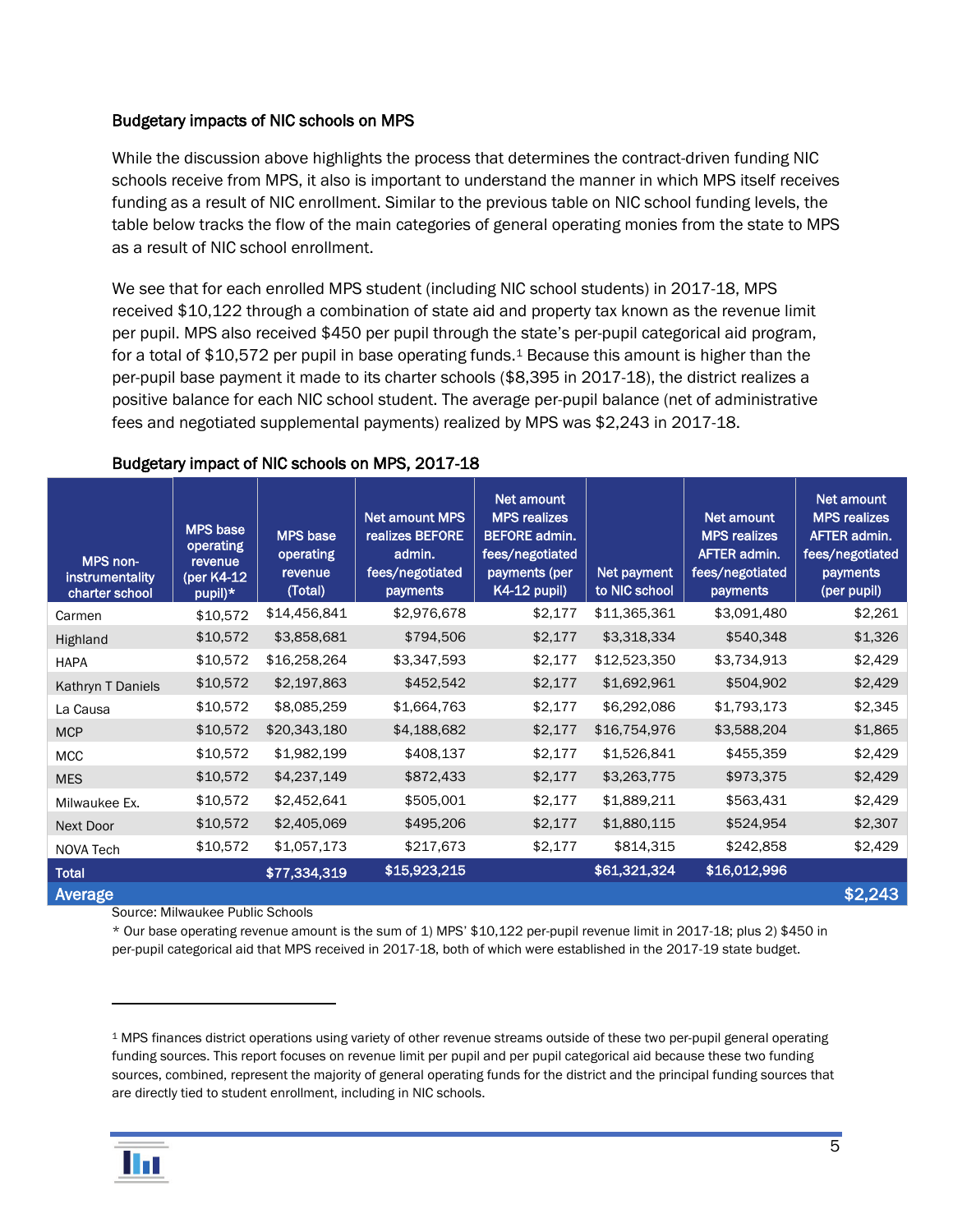MPS uses this positive balance for district-wide costs. This is essentially the same practice it uses for its traditional schools, which receive a base per-pupil amount during the budget process that is less than the per-pupil allocations allowed by the state, with the balance used for centralized programming and services; fixed administrative and legacy costs; and other district-wide costs. According to MPS' 2017-18 budget, the average per-pupil amount allocated to traditional district schools was approximately \$7,570, or about \$650 less than the average funding MPS provided to NIC schools.

MPS' decision to retain a "positive balance" from its NIC students could be justified by the argument that NIC schools – like all MPS schools – should contribute to the district's general overhead and administrative costs. The NIC schools, on the other hand, could argue that given their semiindependent status, and the costs they help the district avoid (e.g. those associated with staffing and retirement benefits), they should not be compelled to shoulder costs that, in some cases (like legacy costs), have little to do with them. Moreover, NIC schools, arguably, do not meaningfully benefit from MPS centralized services designed for traditional district schools with unionized workforces.

Further, NIC schools might argue that the positive balance is only generated in the first place by their existence, though it is impossible to determine whether students enrolled at NIC schools would revert back to traditional MPS schools or other types of schools if the NIC schools did not exist.

Is it appropriate for MPS to retain the full balance between its per-pupil allocation from state and local sources and the amount allocated to NIC schools? Should it, instead, be sharing a larger portion or even all of this balance with the schools it is chartering? The answers to those questions are in the eye of the beholder.

#### Charter schools in other states

To put the Wisconsin charter school landscape in context, we conducted a national scan to identify charter school policies and funding frameworks in other states that offer relevant lessons for Wisconsin and Milwaukee. Based on this scan, we selected four states – Colorado, Indiana, Illinois, and Minnesota – to serve as comparison case studies. We found that while the policy environment governing charter schools in Wisconsin and Milwaukee is similar in many ways to other states, there are important differences in three key areas: equitable access to operating funds; equitable access to facilities and/or funding for facilities; and accountability and transparency.

This analysis does not referee disputes between MPS and charter schools or weigh in on the value of charter schools. Our aim is to lay out verifiable facts. However, our findings also raise important policy questions for both state and local policymakers.

#### Considerations for Policymakers

Our analysis is intended to clarify a complex but critical component of Milwaukee's K-12 education landscape. It does not referee disputes between MPS and charter schools or weigh in on the value of charter schools. However, our findings raise some important policy questions that could be addressed at both the state and local level.

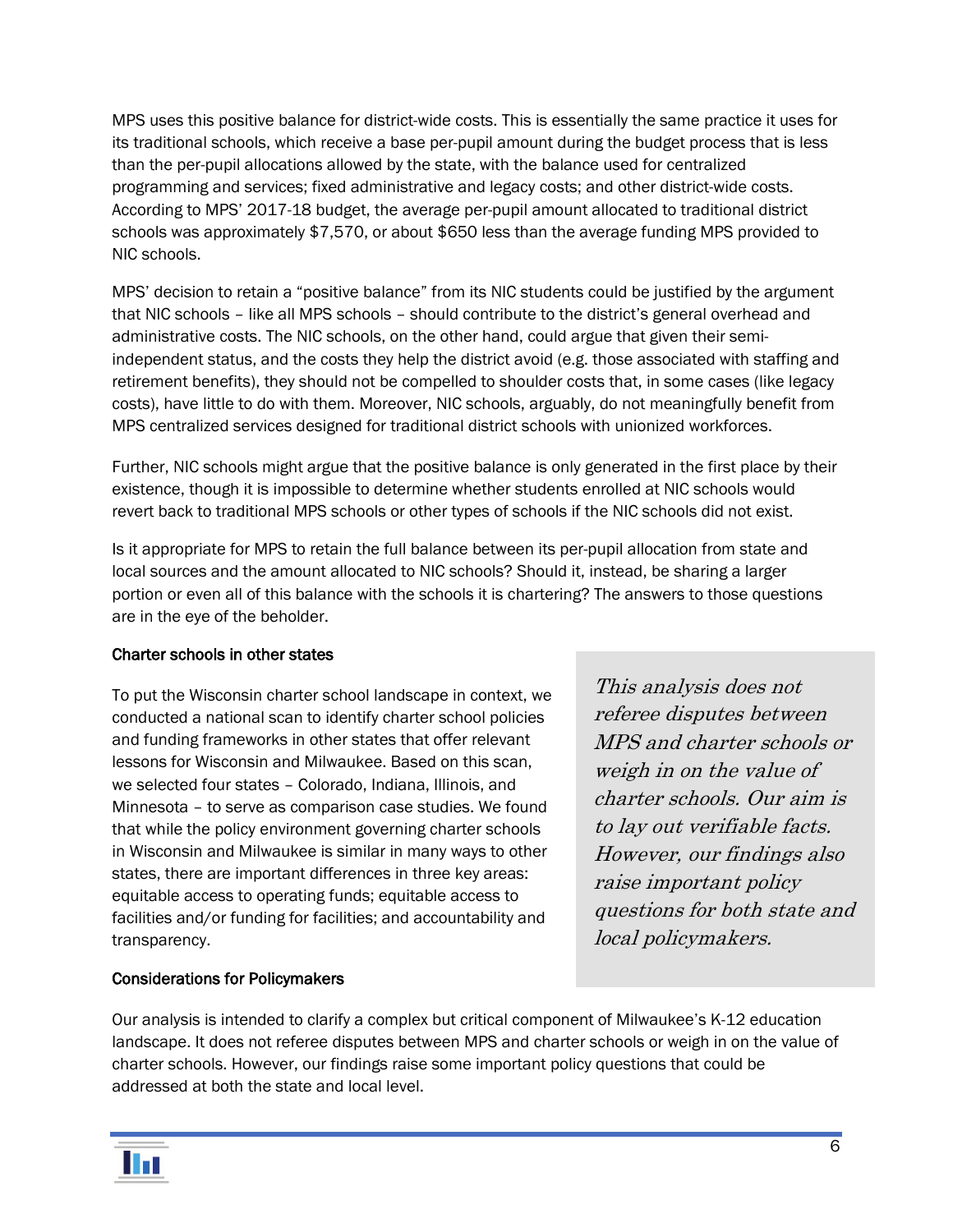Specifically, state policymakers could consider the following actions:

- Guarantee a uniform basic minimum amount of operating funding to all school types, as some other states have done. Adopting such a policy in Wisconsin might help abate disagreements over how much MPS should be paying its charter schools
- Provide state assistance to ensure existing charter schools statewide operate in safe and functional school facilities. Other states have adopted provisions allowing charter schools to use state facilities or to access grants or capital financing for repairs, renovations, or purchase of school buildings.
- Increase uniformity and transparency in financial reporting. The state already requires charter school authorizers to submit audited financial statements to the state itemizing operating costs and services provided. However, the state could require that administrative fees be determined based on actual documented authorizer oversight costs, applied uniformly across all of the schools in an authorizer's portfolio, and made easily accessible to the public.
- Protect school districts from the fiscal impacts of large enrollment drops toward charter schools. This could reduce some of the financial risk to districts that may discourage them from considering expanding charter schools and allow them to determine whether to do so from a programmatic standpoint.

Although charter school policy largely rests with state policymakers, *local policymakers*, particularly at MPS, also have influence over several policy levers. They might consider the following:

- Make access to operating funds more equitable among NIC schools. The different per-pupil payments negotiated among NIC operators undermines a sense of fairness in the way the district treats them. The district could phase out special payment and fee arrangements or apply conditional payment arrangements uniformly across all schools. The district also could consider adjusting the per-pupil operating payment to NIC schools based on their status as independent schools that do not use as many resources for centralized program or administration as traditional schools.
- Provide more transparency by laying out per-pupil costs MPS realizes in serving all schools, including NIC schools, and posting the information online. The district could then align administrative fees to those costs. MPS could follow a similar process for facilities agreements with charter schools. Collectively, these steps could help MPS avert the perception that it is profiting at the expense of charter schools or showing favoritism toward specific operators.